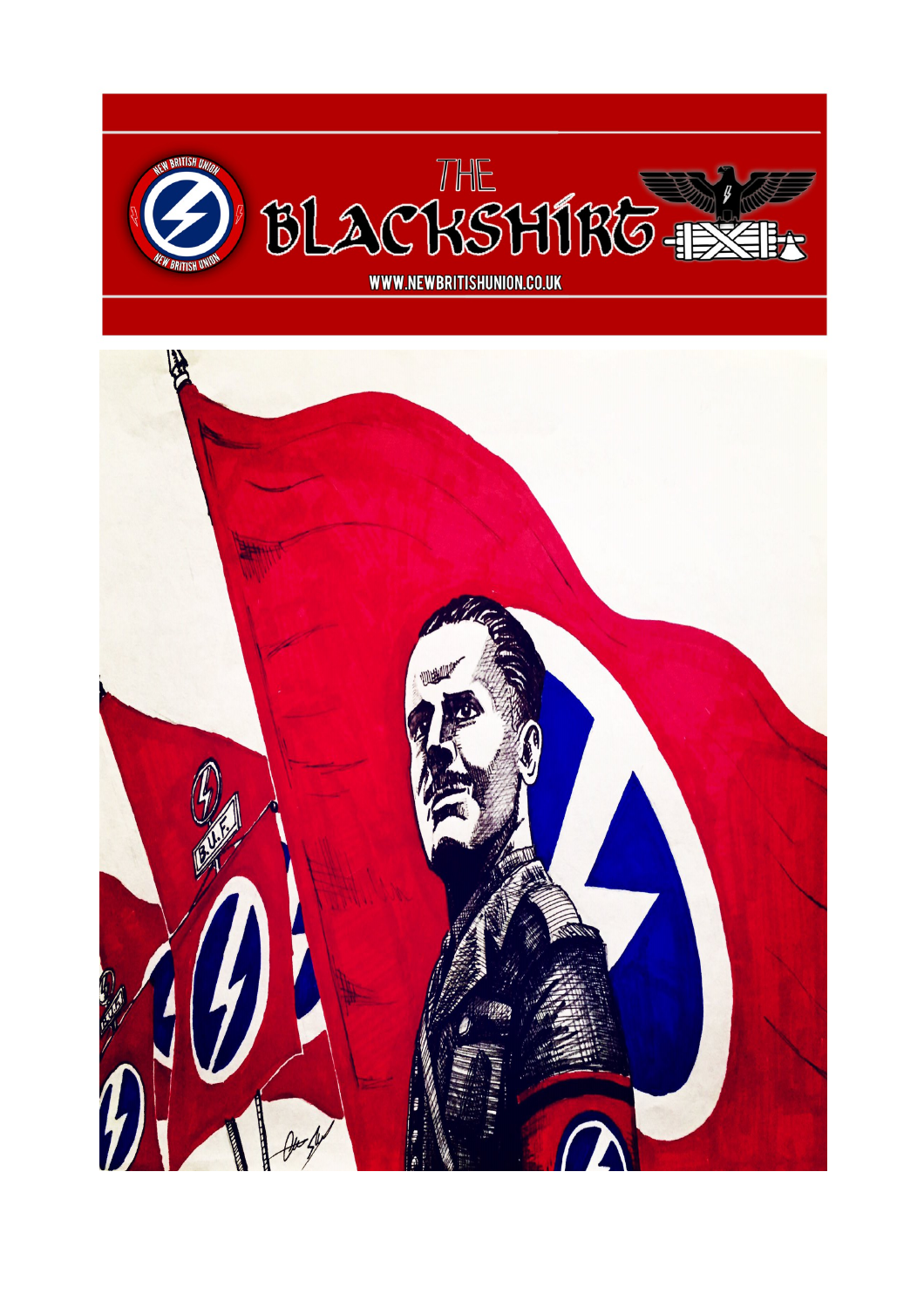## **EDITORS NOTE**

#### LEADERSHIP PRINCIPLE

Believing, as we do, that the present anarchic system of sham democracy is one of collective or committee guilt with little individual liability, we place the emphasis throughout our organisation on the personal and individual responsibility of the officer who is given an appointment. They are completely responsible for everything which happens in the area or department allotted to them and they may not pass any of the responsibility to any system of committees or other actionhampering bodies. We believe firmly that action proceeds from the individual and not from any body of people however small or however well-chosen they may be.



## **CONTENTS**

*ISSUE 67 MARCH 2022*

STRANGE TIMES FOR ALL MEN ARE NOT COWARDS NATIONAL SUICIDE *THE DEATH OF DEMOCRACY PA CAMPAIGN WOKE WHAT THE..... BUDGETS*

*FASCISM V LIBERALISM The views expressed in this publication are not necessarily those held by either The Blackshirt, this publication's editor, or by anyone else associated with the publication itself.* 

*This publication and its editor reserve the right to edit any and all contents when and where considered necessary. All artwork, photographs and articles remain the intellectual property of the original artists and photographers. All issues of The Blackshirt may be viewed at:* [www.newbritishunion.co.uk](http://www.newbritishunion.co.uk/)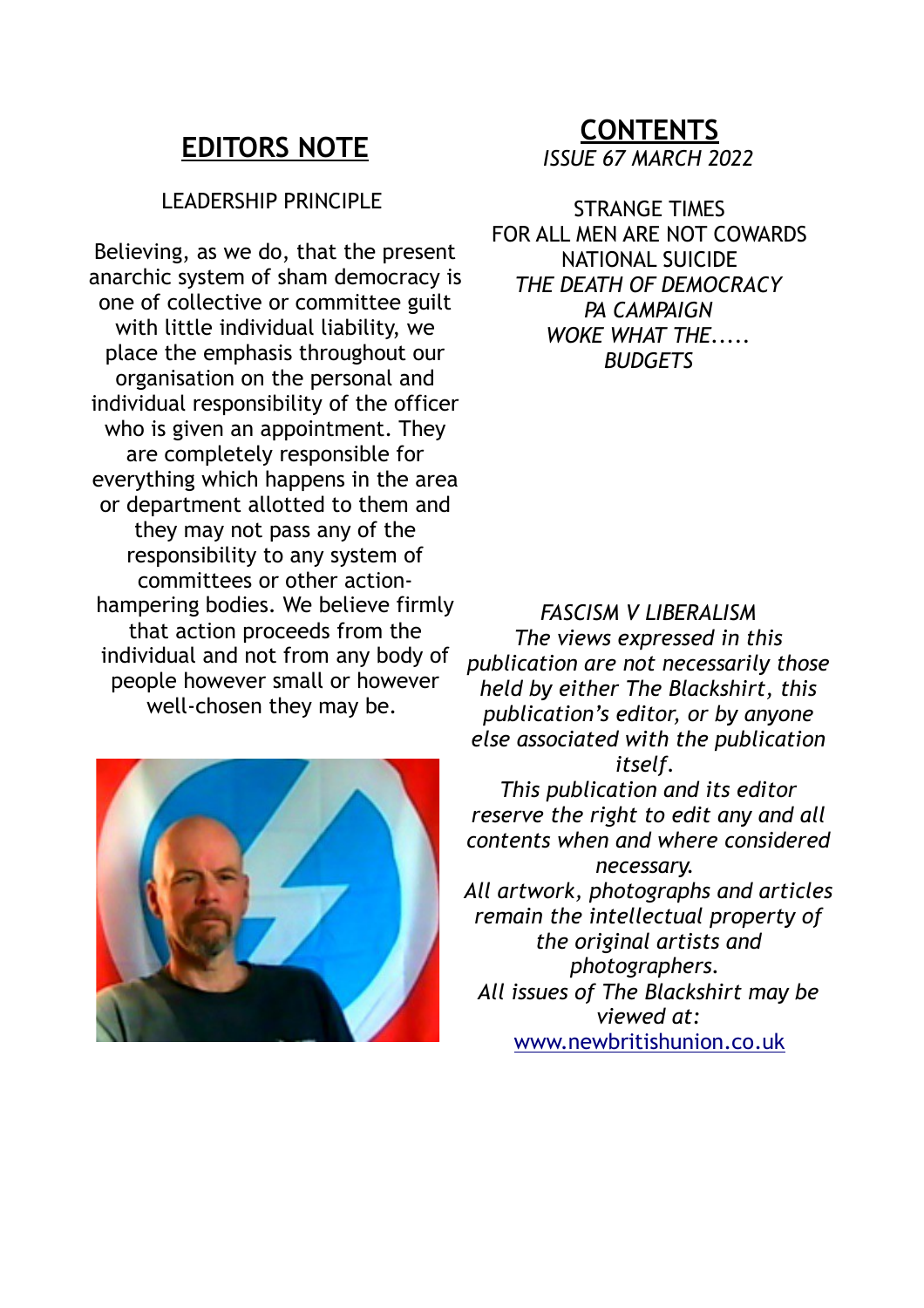## **STRANGE TIMES**

We are living in strange times. All the old conceptions have been falsified, every reproach formerly made against Fascism has proved true only of Democracy.

Today it is Fascism that makes for peace, and democracy for war. It is fascism that inculcates love, and democracy hate. It is fascism that insists on truth, and democracy that is allied with falsehood.

Everything that has been claimed as attributes of democracy has been ruthlessly abandoned. Every cause that good democrats were once pledged to defend has been betrayed. It is the Fascist who today upholds the rights of oppressed minorities, and the democrat who would deluge the world with blood to uphold oppression.

It is the fascist who preaches tolerance and goodwill, and the socialist who seeths with hatred and malice. It is the Fascist who would abolish class distinctions and the socialist who contents himself with class warfare. It is the Fascist who strives for world peace, and the socialist who would prefer the end of empty bellies and bitter homes, their civilisation to any understanding with Fascists.

Hate, open and unashamed, is the keynote of socialist propaganda. To fan that hatred, every incident at home and abroad is seized upon,

distorted and magnified to provoke anti-fascist resentment. Nothing is too obscure, nothing too trivial if it can be used to increase anti fascist feeling.

Democracy shows all the signs of senile decay, it can no longer be trusted to make the simplest deductions. It still clings pathetically to all the old catchwords and refuses to realise that they have long been emptied of any meaning. 'Freedom of the press' 'public opinion' even a fool knows that the media is a privately owned monopoly, and that public opinion rarely finds an echo in democratic news.

#### *Gary Raikes*

#### **For all men are not cowards**

Purse and pocket are empty, and over Britain stalks famine yet the wheat ripens, and the fruit hangs heavy upon the trees. Everywhere nature smiles and offers richness.

But the people are suffering with toil is unending and they are cheated

of their rewards. They burn the wheat and let the fruit rot, and they hoe up the turnips. What if the child cries, and manhood is warped, and

the child bearer and the women weakened? They can do no other, for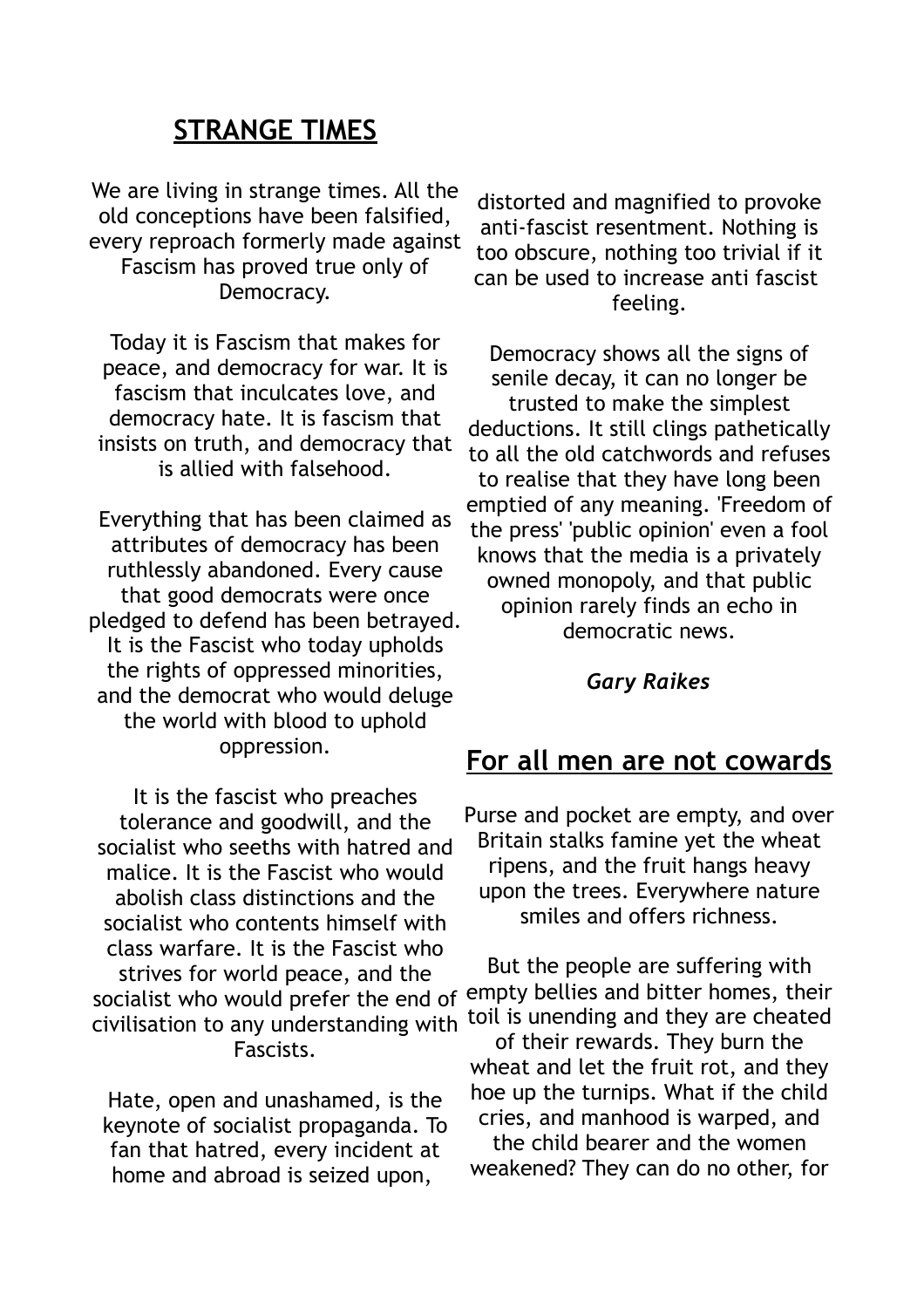the purses and pockets are empty.

There is famine in a cornfield! They suffocate in the fresh breezes! They are cold in the midst of fire! Infamous is the system mounted upon prejudice and bulwarked by corruption!

May not the people free themselves from the tyrant who tramples upon them? They are helpless before the citadel, and are curbed by the lash of hunger with which he chastises mutineers. He will defend his citadel. Were the bellies filled his walls would flatten. Were the pursies filled his power would be gone. When the people murmer he jails them. When they shout he flattens them. But when they storm he hires generals for them. His lackey generals lead the people against the bastions so that they may be hurled into the moat. then the generals are regaled by the Purse Prince and strut in coronets.

But the castle of the Purse prince and his insolent tyranny shall not endure. For all men are not cowards and there are some to whom banquets and coronets are but baubles. Such a general and such a host are the nightmare of the Purse Prince. yet already they have risen and already beat upon his golden doors. Such a movement has arisen and men flock to its banner. they have dedicated their lives to the destruction of the Purse Prince and the razing of his castle. So shall the bounties of nature make entry into the home.

## **NATIONAL SUICIDE**

It is clear that British universities are continually deceiving students, all shades of red opinion are combining to mould young minds along certain desired lines. Marxism strikes at the very roots of nationality and patriotism. its influence on youth is considerable, for, at first glance, it appeals to their sense of justice and attempts to exploit youths innate vigour and generosity. Our young people have not yet seen Communism with the mask off. they lack the bitter experience of earlier youth and are all the more vulnerable to red attacks. You may ask, "How do the reds work among students in Uni." You must first understand that they rarely work openly, they rather exploit all branches of flabby liberal and pink socialist opinion, since it is realised that an attack on fascism must come before any attempt to infuse marxist theory. Therefore students are compelled to listen to impassioned defences of 'democratic institutions' and 'free speech'. The cases of Zionist, Bolshevic and church-burner are advocated unceasingly and ridicule is hurled against Fascism. Students are taken into confidence, they are told about marx, freud, dialectic materialism and the like. They are fed the same tired old

lies about British fascism all created in a real 'intellectual' atmosphere.

This unchecked marxist influence,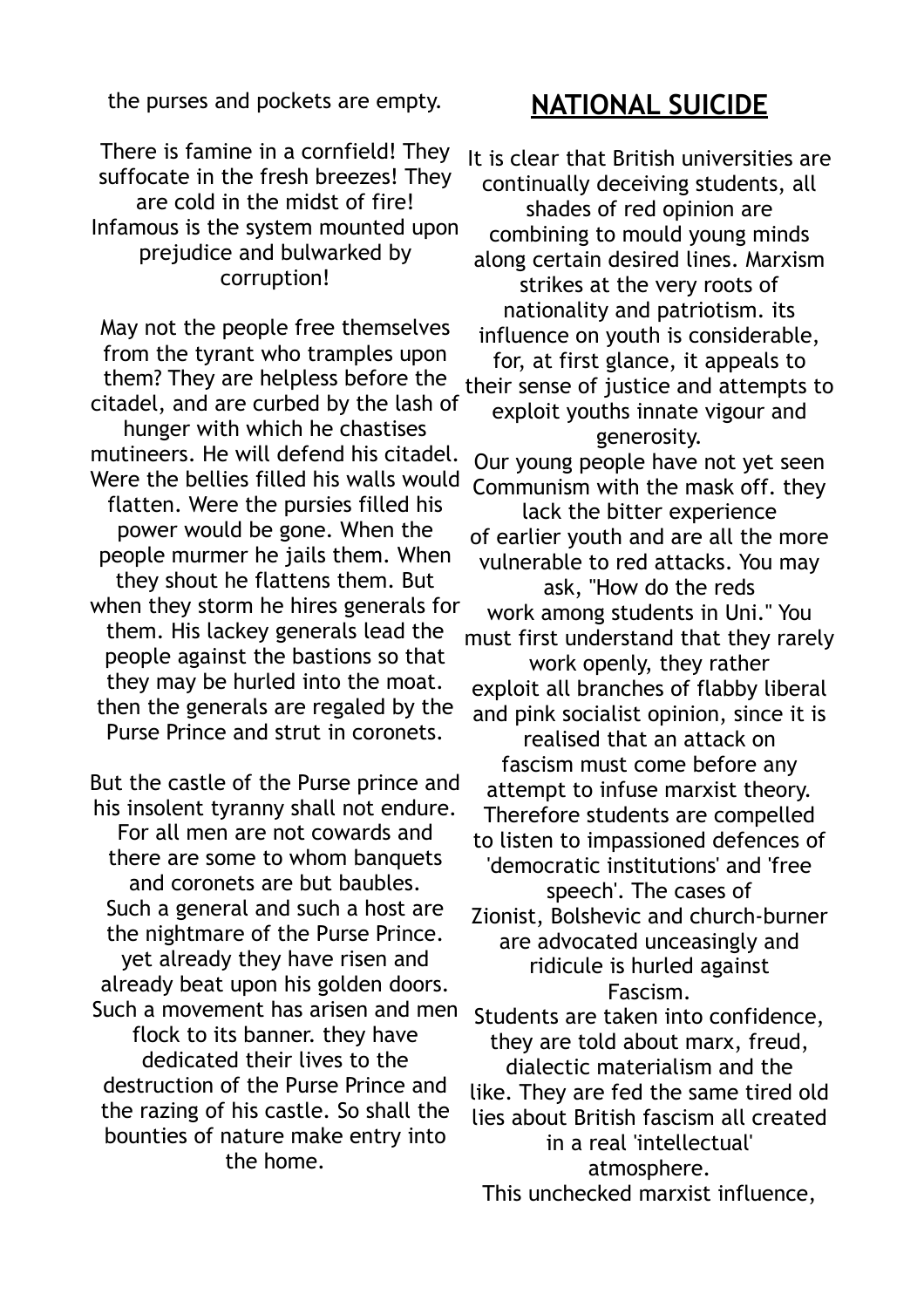with its veiled attacks on religion, nationality, and even morality, is intolerable to all Britons who are truly proud of their country. By allowing the minds of their sons and daughters to be moulded by the left British citizens are unconsciously respectable, essentially bourgeois. It helping to produce a race of emasculated youths who may interests, political and economic. As one day be called upon to shape the destiny of our country. These youth have become the prey of parasitic, became dominant, choked the Zionist and the Bolshevic, a ghastly crime is being *committed, a crime worse than murder - the crime of national suicide.*



The democratic creed has clearly run its course. It is like a tree choked by ivy, only the ivy lives, the tree itself is dying, though it still flings its leafless branches to the sky. In the spring of democracy its watchwords of liberty and equality were torches of hope to the masses who were loaded with the chains of feudalism. The fire kindled by the french revolution carried Rousseau's classic formula throughout the Western world until liberalism was the accepted creed of the 19th century. Napoleon was beaten and exiled, but the tide of liberalism could not be stopped. "All men are

created free and equal." But no formula is perfect or ever lasting. No revolution can maintain its dynamic force indefinitely. as spring waxed into summer democracy became sedate and gathered unto itself many vested summer turned to autumn those vested interests, at first their host, the creed which had sanctioned their growth. Now winter has come and democracy is dying. Let us be perfectly fair. There are still many honest people who genuinely believe in democracy. So steeped are they in the traditions of liberalism that they cling desperately to its original ideas, shutting their eyes to the evils it has created. They cannot see that the system which was to have liberated man has, in fact, liberated the forces which exploit man. Our quarrel is not with those who sincerely if mistakenly believe in the ideas of democracy, but with those

who use these ideas as a means for their own selfish ends. The great mass of the people care little for formula or systems. Their constant struggle for survival gives them few opportunities for theorising. It is results they want, fair wages, human working conditions, housing, opportunities for recreation and advancement, above all justice, security and faith in the future.

Democracy, or rather sham democracy, is not giving them these results and they know it. How can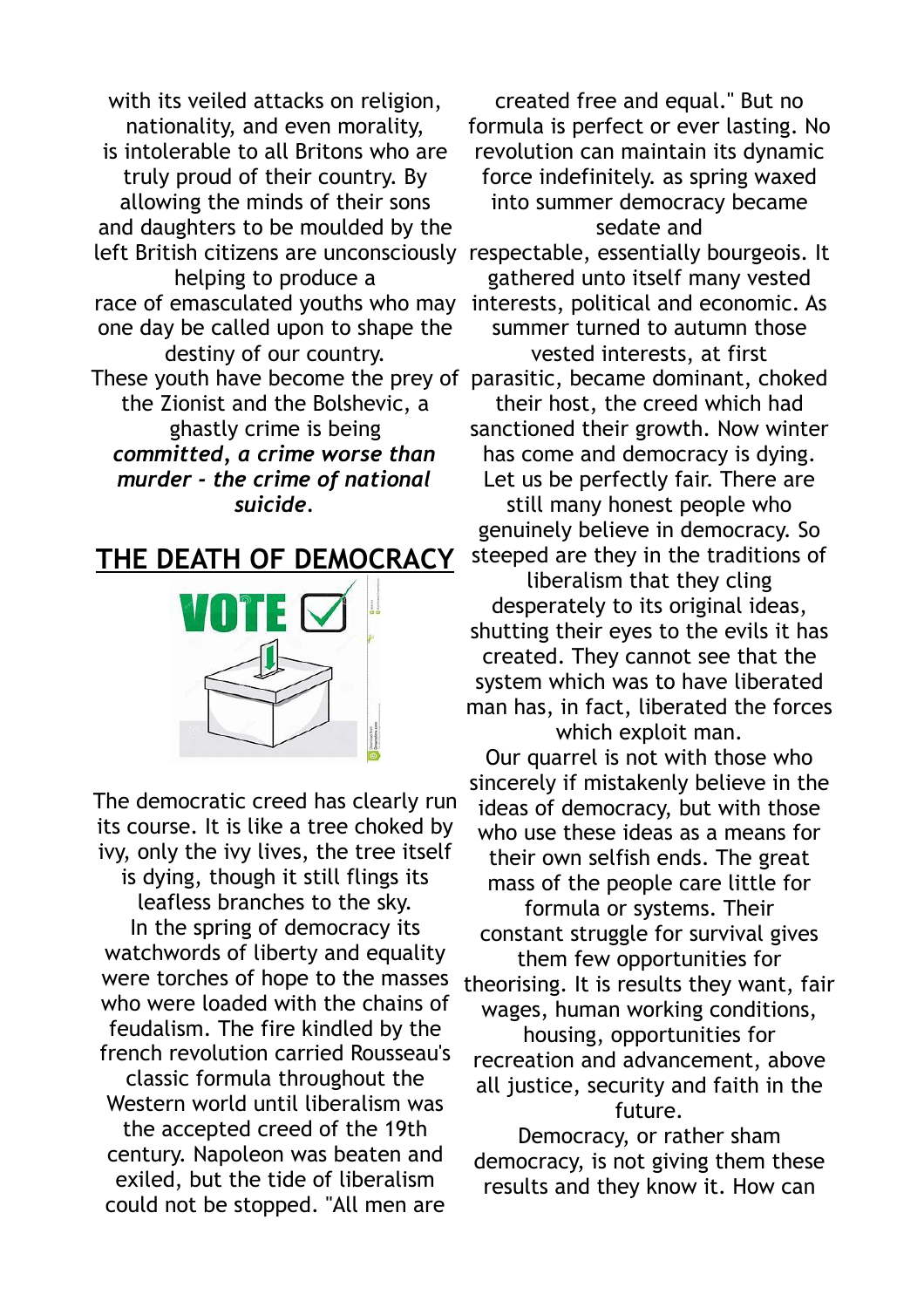they believe in the existence of liberty and equality while they are tied hand and foot to a remorseless machine, while profligate luxury

flaunts itself

before grinding poverty? How can they have faith in a democratic future when every few days some new crisis or threat of disaster is hurled at them? How can they look to the parties for salvation when every party in its turn has signally betrayed them?

The liberals have betrayed them because it was liberalism which first set in motion those forces which now threaten to overwhelm them. The conservatives have betrayed them because conservativism seeks to conserve only the vested interests which liberalism created. Labour has betrayed them because it has turned back from the revolutionary task to which it was pledged in order to pluck the fruits of the corrupt system it used to denounce. Democracy as we know it today is just a facade of high-sounding sentiments and worn out formulae, behind which are entrenched an army of vested interests. We know them well, the cosmopolitan financier, the self seeking media magnate, the careerist politician, the wordy intellectual, the cultural Marxist. None of these care a jot for the principle of liberty, apart from its propaganda value. But one and all want liberty to pursue their own ends and preserve their own particular

#### grafts.

Therefore they ensure people must defend liberty even to the death. Consider the situation as it confronts

us today. Consider the economic aspect. Tax after tax, mortgage after mortgage is being loaded on to our

unfortunate nation. Handicapped by a corrupt and obsolescent system, productive enterprise is being bled white to meet the cost of defending that system. Consider the ideological aspect. The fate of a civilised Christian people has been placed in the hands of men who have climbed to power by utter disregard of every

Christian principle. Consider the military aspect. Men who have voluntarily offered their services to defend their own country are being used for military adventures on behalf of any corrupt state which considers itself the 'victim of dictorial aggression'. Consider the psychological aspect. Every baseless rumour, every distorted item of news, every product of minds warped with spite is eagerly used as fuel for the belching chimneys of multi- cultural

propaganda. Our whole national life is being polluted and degraded by a poison-cloud of fear and hate for there has not been even a pretence of seeking a mandate from the people for the suicidal policy of mass immigration.

What a mockery of principles. What a travesty of truth. What a violation of elementary justice. Only a system in its deaththroes could jettison everything for which it once stood.

*Gary Raikes*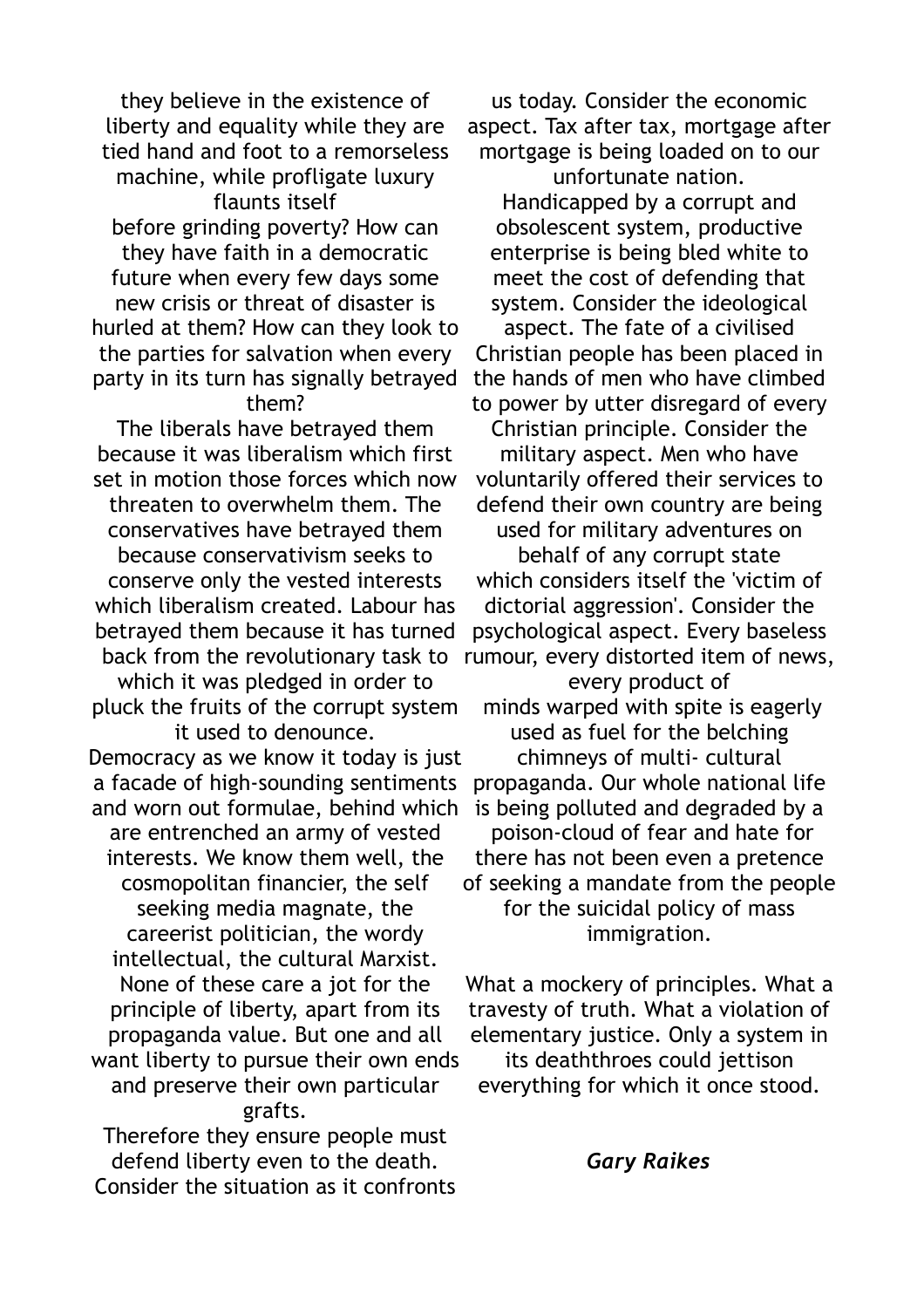# **PATRIOTIC/<br>ALTERNATIVE**

The biggest issue of our time is the replacement of European peoples within their ancestral homelands or within the nations that they founded. Here in the UK, the indigenous people, white Britons, will be a minority by 2006 – OR SOONER!

This is NOT a conspiracy theory; this is NOT scaremongering. This is a sad FACT that has been laid bare by academic studies and the careful statistical analysis of both birth rates

#### **DEMOGRAPHIC REPLACEMENT AWARENESS MONTH**

In April, we aim to distribute over 100,000 leaflets on this topic, as well as take part in protests, banner drops and perform other publicity stunts up and down the country.

You can get involved too:

and net migration figures. DOWNLOAD THE LEAFLET: [CLICK HERE](https://www.patrioticalternative.org.uk/r?u=fk3qs1mHicx9-w03tafB2G8vNGMp4KGcuuJPtVN2Yha2eHP94AToEv0A68q--KJRXQvzgIszw28Oi5UdcKz9rQ7rMJ-ZZyT7-W6hRJ-O1Ul2Uzy6iCqDFF5aboy9hqqChLDO7it9-8-csiRUU7jsGY0r6qPtwpJ9YhMRtqshSJLYK0AZyEO_8d7kk9xl_yId&e=16aa11f6c8079af52a5f511ffc9b38a4&utm_source=patrioticalternative&utm_medium=email&utm_campaign=drama&n=1)

#### **RAISING AWARENESS**

Sadly, despite the fact white Britons are facing the spectre of becoming an ethnic minority in their own land, many people are simply unaware of the enormity or the immediate nature of this issue. What's more, over the last two years, much of the political focus has been on Covid and the tyrannical restrictions.

That's why Patriotic Alternative want to get people talking about demographics again and raise awareness of the biggest issue affecting the British people.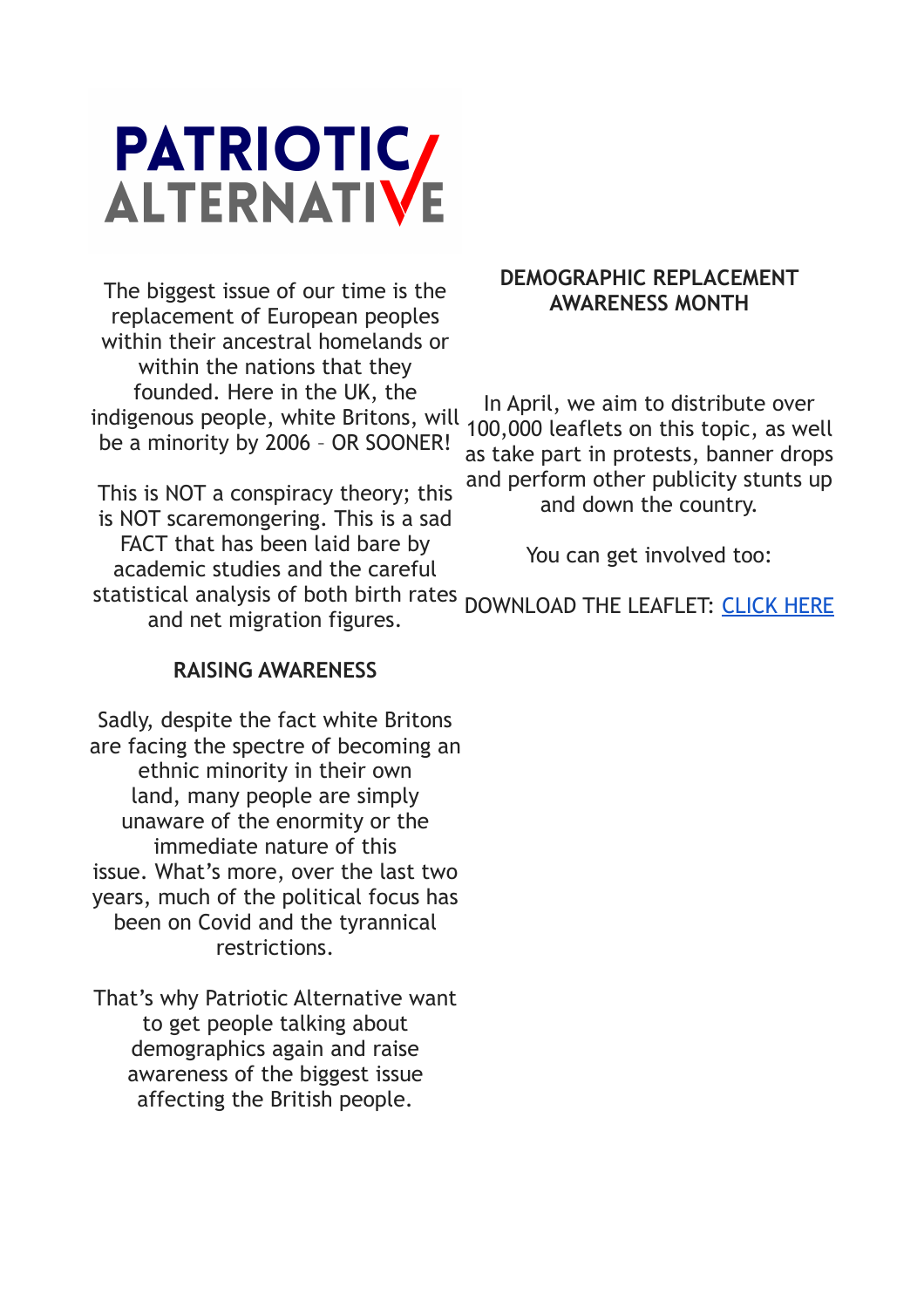## **WOKISM? WHAT THE F\*\*K!**

The term "woke", originally "awake" evolved into a *f*rauot:single-word summation of leftist political ideology, centered on degenerative social politics and critical race theory. & quot: Critical Race Theory is a devolutionary re-stating of a Marxist principle meant to destroy the West and white culture. The idea that a moralising and intolerant ideology such as is common among Liberals and all leftists, is superior to Western culture and its origins is ridiculous. As

"Woke" must now become a rightist pejorative when speaking to leftists, Liberals and Reds. The destruction of our cultures rests on us taking back our rights from the brown, black and Jew/muslim mob. Destroy their woke arguments and we will save the West. Allow wokism to stand and we will

pay the price.

*David Clarke*

## **THE BUDGET**

I have written before, Critical Race Theory is the preposterous exudate of ringing up your burglar to ask what he the demented Taking note of the budget is like plans to spend the money on.

brain of Derrick Bell, a Marxist at Harvard Law School.

Over-righteous liberalism (and Marxism) is political correctness gone off the rails. Political correctness inhibits free speech, clear thought, and rationality. Movements such as 'black lives matter' exaggerate the extent of

social problems and have led to vicious destructive riots in many countries. 52% of the murders in the United States are carried out by 6% of everything they aren't supposed to do the population who are BLACK. Does

this speak of the superiority of the black masses?

I have no interest in it any more. I know how it works.

They steal from me and everyone like me. They waste trillions. The very basic things they are supposed to do and that the money is supposed to be for aren't done. Every service they provide is provided badly and expensively. Everything they are supposed to do gets worse, and gets funded.

"Woke" is set to destroy the U.K., Canada and other western nations, as do. There is always enough money for planned, by these semitic and foreign the very stupid things you don't want thinking traitors. There is never enough money for the very basic things they are supposed to them to do.

> For every £100 or whatever other currency they waste they set aside about 0.1% to give back to ordinary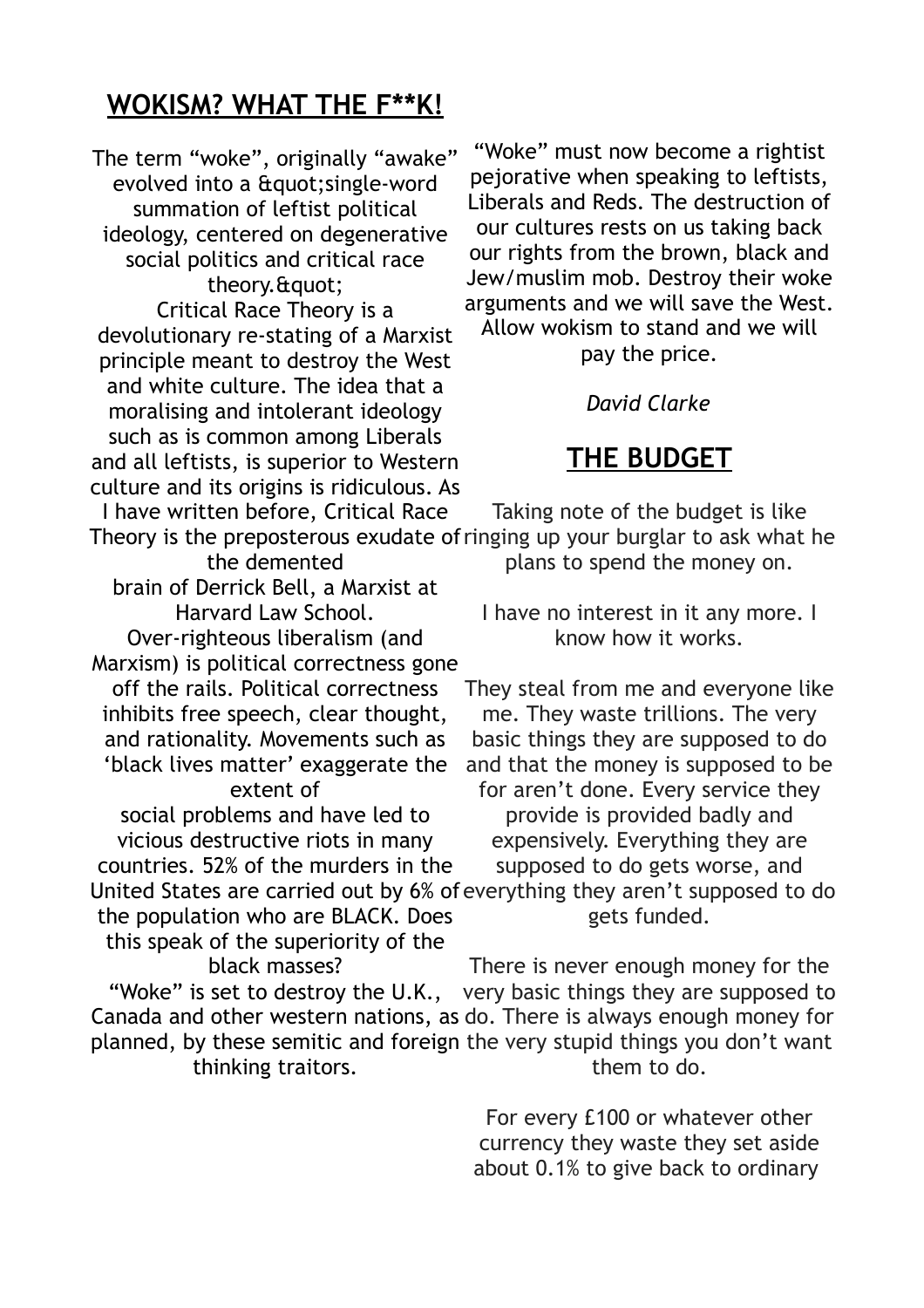people, whilst boasting that it's the most they have ever given back to me. At the same time they ask me to ignore the crackling inferno of money the size of Mount Everest that they have just set on fire again.

Whilst this is happening I see them gleefully stuffing their own pockets with money marked 'for the bonfire' and chucking bucketloads of cash at various criminal friends and enterprises and a whole begging line of strangers who are only united by the fact that none of them paid a penny in.

The next year they repeat it, only worse. If the party in power changes, they repeat it, only worse. If the party in power doesn't change, they repeat it, only worse.

Telling me which bit of the budget you prefer is like telling me you liked it best when our abuser grabbed my arse but not so much when he yanked Sadly as always in any level of politics your hair.

No taxation without representation. We have no representation. None.

*DanJupp*

As you will know part of our overall strategy is to stand independent candidates in elections, this is done

for a number of reasons and is prooving successful so far. This Mays local election will see a high number of members standing, of course we will not publisise names or wards to avoid the attention of the usual tactics employed by the usual enemy. Getting our folk into townhalls across the UK is all thats important not flag

waving party politics.

That said I myself will be standing in the Aberdeenshire ward in Scotland which will undoubtly bring us a lot of attention. Even though I will be independent I am well known as a British Fascist locally. As such the result will reflect the vote NBU could expect if standing as a party. To this end we should make extra effort to get our message out in the ward.

this will require money. The main parties pay to have any number of leaflets delivered by the post office and we must strive to do the same. Scottish local elections use the Transferable vote system where candidates are voted from first to last choice, voters will need to know where each candidate stands to enable them to do this. Simply put if they dont recieve a leaflet from us they will most likely put us as their last choice.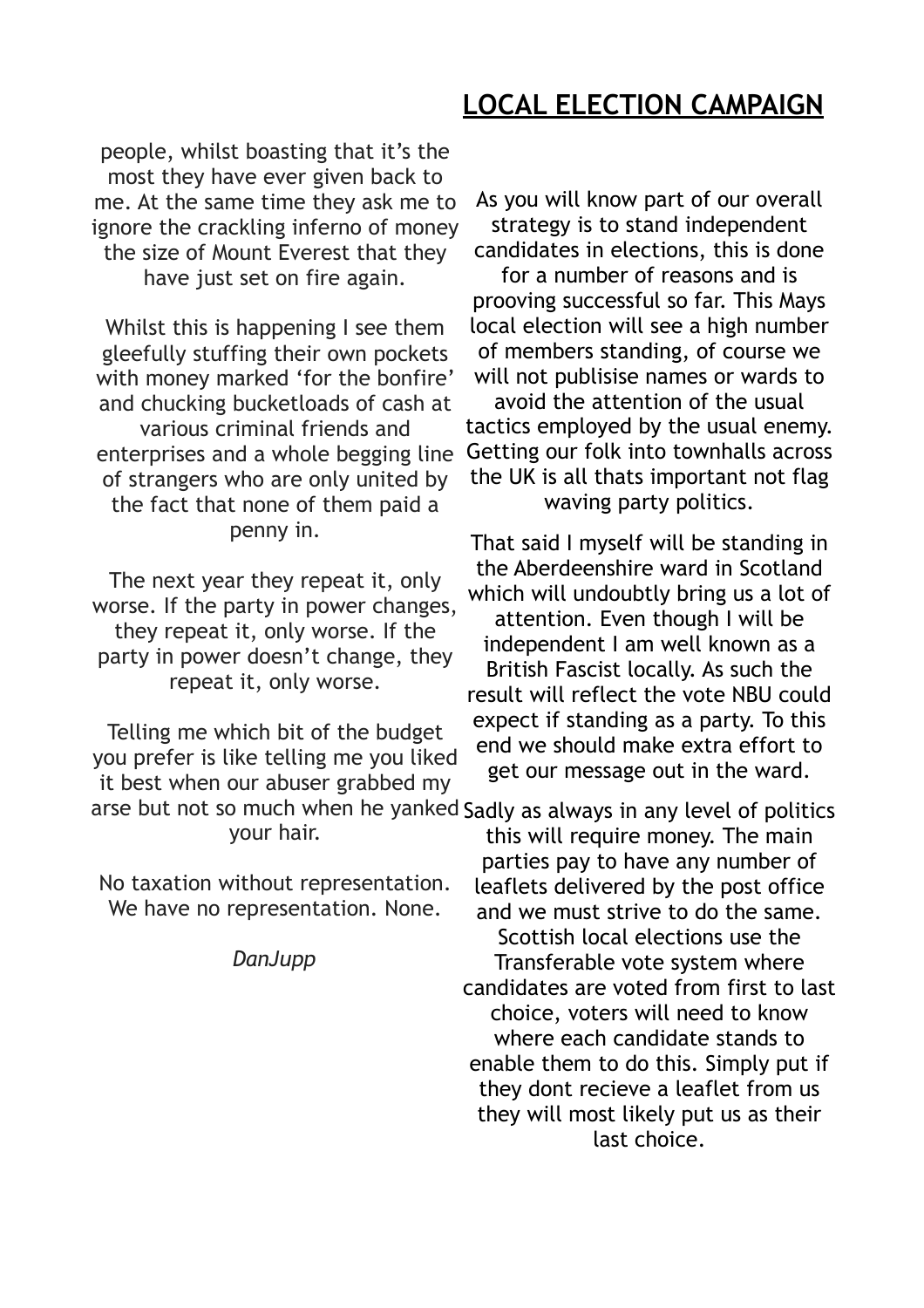I will of course attend hustings and be afforded a candidates article in the local press but it is of paramount importance that we get a leaflet through the doors of the 3000 homes in the ward. To enable this I am asking members to donate to our election campaign.

We need to raise funds to pay for at least 3000 leaflets and the cost to have them delivered and if possible maybe 6-9000 leaflets. There will be many eyes on the result we get in this everyone of the old political parties. ward as it will be a pointer to if we will stand under the NBU banner in the future.

Its not too much to say that our political future will stand or fall by the outcome of this election, the percentage of votes recieved will determined how we go forward, please donate whatever you can to give us the very best chance to poll as high as possible.



[https://newbritishunion.co.uk/Welco](https://newbritishunion.co.uk/Welcome/news.html#!/products/donate) [me/news.html#!/products/donate](https://newbritishunion.co.uk/Welcome/news.html#!/products/donate)

## **FASCISM V LIBERALISM**

Owing to the misrepresentation of fascist policy in the media, most people regard fascism as the extreme Right, actually Fascism has no place in the usual grouping of parties from left to right. The fascist stands completely outside of this grouping, opposed in principle to Fascism is out to conquer liberalism because it is the liberal doctrine of individual liberty, laissez-faire and industrial competition that has brought this country and the greater part of the world to the verge of collapse. If people desire to know what is the opposite to Fascism, they will find it in individualism. The Fascist is diametrically opposed to the

liberal individualist, we do not believe in individual liberty in public affairs, but in State service as a basis for general well-being. What, after all, is this great birthright of liberty which all liberals are so proud? Of what use is liberty to the unemployed who have equal freedom with others to seek work that isn't there waiting in the queue

at

the benefits office? What is liberty but the privilege and prerogative of the rich to pick and choose and oppress their fellow men? Liberalism merely gives opportunity for the most pernicious dictatorship that can possibly exist, the dictatorship of wealth and finance, the dictatorship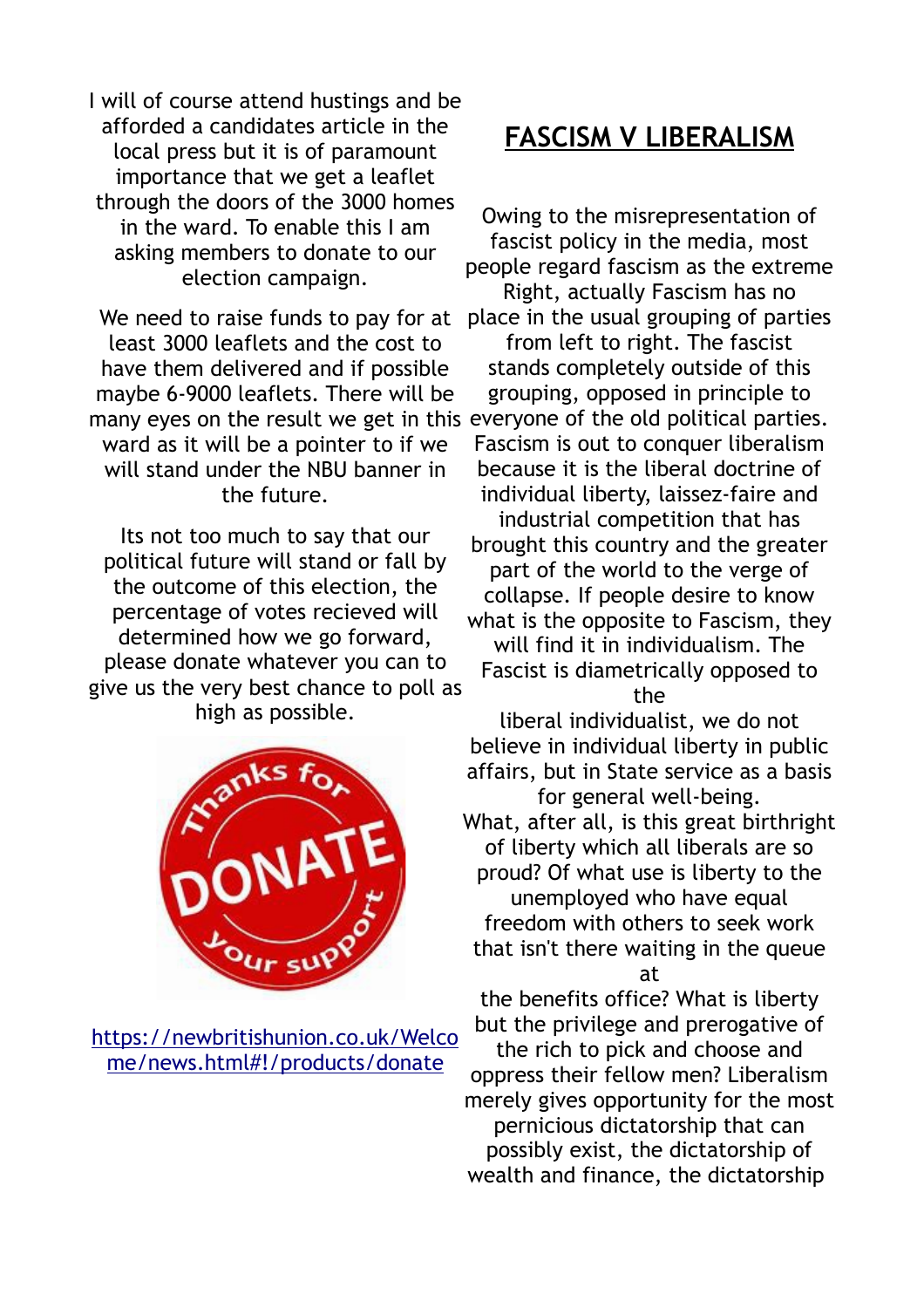of individual caprice, the triumph of might over right!

Liberalism is selfishness incarnate. It is the creed of individual selfseeking, liberals would have us believe that we are no better than animals and must be for ever striving and struggling one against the other relentlessly and pitilessly. Is it surprising that under such a dictatorship of individual greed civilisation has declined and human beings degenerated?

Fascism teaches that we are, after all, human beings and not mere animals. It is by our mutual cooperation that the human race has triumphed over nature, and it is in this co-operation for the purpose of civilisation that we must seek the advance of mankind, not in the individual struggle of man with man and class with class which liberalism and democracy have fostered.

*Gary Raikes*



**CAPITALISM OR SOCIALISM?** 

**DOCTRINES! UNDERSTAND** US!

**EMPLOYMENT FOR ANYONE HELP FOR THE LOWER-CLASS FREE PUBLIC HEALTHCARE ECONOMIC GROWTH** 

**IMMUNITY TO RECESSIONS**